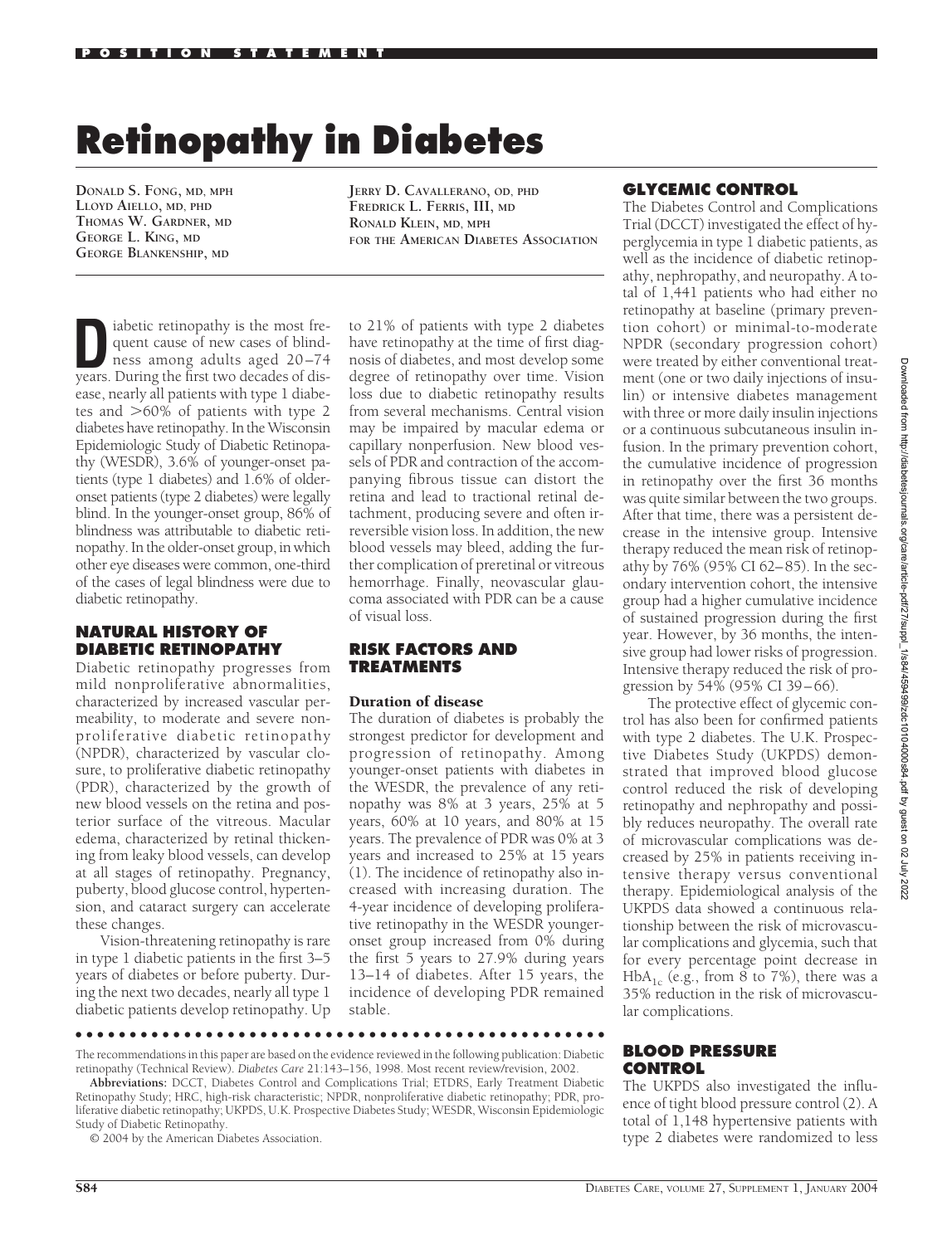tight (<180/105 mmHg) and tight blood pressure control (<150/85 mmHg) with the use of an ACE inhibitor or a -blocker. With a median follow-up of 8.4 years, patients assigned to tight control had a 34% reduction in progression of retinopathy and a 47% reduced risk of deterioration in visual acuity of three lines in association with a 10/5 mmHg reduction in blood pressure. In addition, there were reductions in deaths related to diabetes and strokes.

To determine whether intensive blood pressure control offers additional benefit over moderate control, the Appropriate Blood Pressure Control in Diabetes (ABCD) Trial (3) randomized patients to either intensive or moderate blood pressure control. Hypertensive subjects, defined as having a baseline diastolic blood pressure of  $\geq 90$  mmHg, were randomized to intensive blood pressure control (diastolic blood pressure goal of 75 mmHg) versus moderate blood pressure control (diastolic blood pressure goal of 80–89 mmHg). A total of 470 patients were randomized to either nisoldipine or enalapril and followed for a mean of 5.3 years. The mean blood pressure achieved was 132/78 mmHg in the intensive group and 138/86 mmHg in the moderate control group. Although intensive therapy demonstrated a lower incidence of deaths  $(5.5 \text{ vs. } 10.7\% \text{ P} = 0.037)$ , there was no difference between the intensive and moderate groups with regard to the progression of diabetic retinopathy and neuropathy.

To determine whether inhibitors of ACE can slow progression of nephropathy in patients without hypertension, the EURODIAB Controlled Trial of Lisinopril in Insulin Dependent Diabetes (EUCLID) study group investigated the effect of lisinopril on retinopathy in type 1 diabetes. Eligible patients were not hypertensive, and were normoalbuminuric (85%) or microalbuminuric. The proportion of patients with retinopathy at baseline was similar, but patients assigned to lisinopril had significantly lower  $HbA_{1c}$  at baseline. Treatment reduced the development of retinopathy, but the effect may have been due to its pressure-lowering effect in patients who had undetected hypertension. Until these issues are addressed, these findings need to be confirmed before changes to clinical practice can be advocated.

## **ASPIRIN TREATMENT**

The Early Treatment Diabetic Retinopathy Study (ETDRS) investigated whether aspirin (650 mg/day) could retard the progression of retinopathy. After examining progression of retinopathy, development of vitreous hemorrhage, or duration of vitreous hemorrhage, aspirin was shown to have no effect on retinopathy. With these findings, there are no ocular contraindications to the use of aspirin when required for cardiovascular disease or other medical indications.

# **LASER PHOTOCOAGULATION**

The Diabetic Retinopathy Study (DRS) investigated whether scatter (panretinal) photocoagulation, compared with indefinite deferral, could reduce the risk of vision loss from PDR. After only 2 years, photocoagulation was shown to significantly reduce severe visual loss (i.e., best acuity of 5/200 or worse). The benefit persisted through the entire duration of follow-up and was greatest among patients whose eyes had high-risk characteristics (HRCs; disc neovascularization or vitreous hemorrhage with any retinal neovasculariztion). The treatment effect was much smaller for eyes that did not have HRCs.

To determine the timing of photocoagulation, the ETDRS examined the effect of treating eyes with mild NPDR to early PDR. The rates of visual loss were low with either treatment applied early or delayed until development of HRCs. Because of this low rate and the risk of complications, the report suggested that scatter photocoagulation be deferred in eyes with mild-to-moderate NPDR. The ETDRS also demonstrated the effectiveness of focal photocoagulation in eyes with macular edema. In patients with clinically significant macular edema, 24% of untreated eyes, compared with 12% of treated eyes, developed doubling of the visual angle.

### **EVALUATION OF DIABETIC RETINOPATHY**

An important cause of blindness, diabetic retinopathy has few visual or ophthalmic symptoms until visual loss develops. At present, laser photocoagulation for diabetic retinopathy is effective at slowing the progression of retinopathy and reducing visual loss, but the treatment usually does not restore lost vision. Because these

treatments are aimed at preventing vision loss and retinopathy can be asymptomatic, it is important to identify and treat patients early in the disease. To achieve this goal, patients with diabetes should be routinely evaluated to detect treatable disease.

Dilated indirect ophthalmoscopy coupled with biomicroscopy and seven– standard field stereoscopic 30° fundus photography are both accepted methods for examining diabetic retinopathy. Stereo fundus photography is more sensitive at detecting retinopathy than clinical examination, but clinical examination is superior for detecting retinal thickening from macular edema and for early neovascularization. Fundus photography also requires both a trained photographer and a trained reader.

The use of film and digital nonmydriatic images to examine for diabetic retinopathy has been described. Although they permit undilated photographic retinopathy screening, these techniques have not been fully evaluated. The use of the nonmydriatic camera for follow-up of patients with diabetes in the physician's office might be considered in situations where dilated eye examination cannot be obtained.

Guidelines for the frequency of dilated eye examinations have been largely based on the severity of the retinopathy (1,4). For patients with moderate-tosevere NPDR, frequent eye examinations are necessary to determine when to initiate treatment. However, for patients without retinopathy or with only few microaneurysms, the need for annual dilated eye examinations is not as well defined. For these patients, the annual incidence of progression to either proliferative retinopathy or macular edema is low; therefore, some have suggested a longer interval between examinations (5). Recently, analyses suggested that annual examination for some patients with type 2 diabetes may not be cost-effective and that consideration should be given to increasing the screening interval (6). However, these analyses may not have completely considered all the factors: *1*) The analyses assumed that legal blindness was the only level of visual loss with economic consequences, but other visual function outcomes, such as visual acuity worse than 20/40, are clinically important, occur much more frequently, and have economic consequences. *2*) The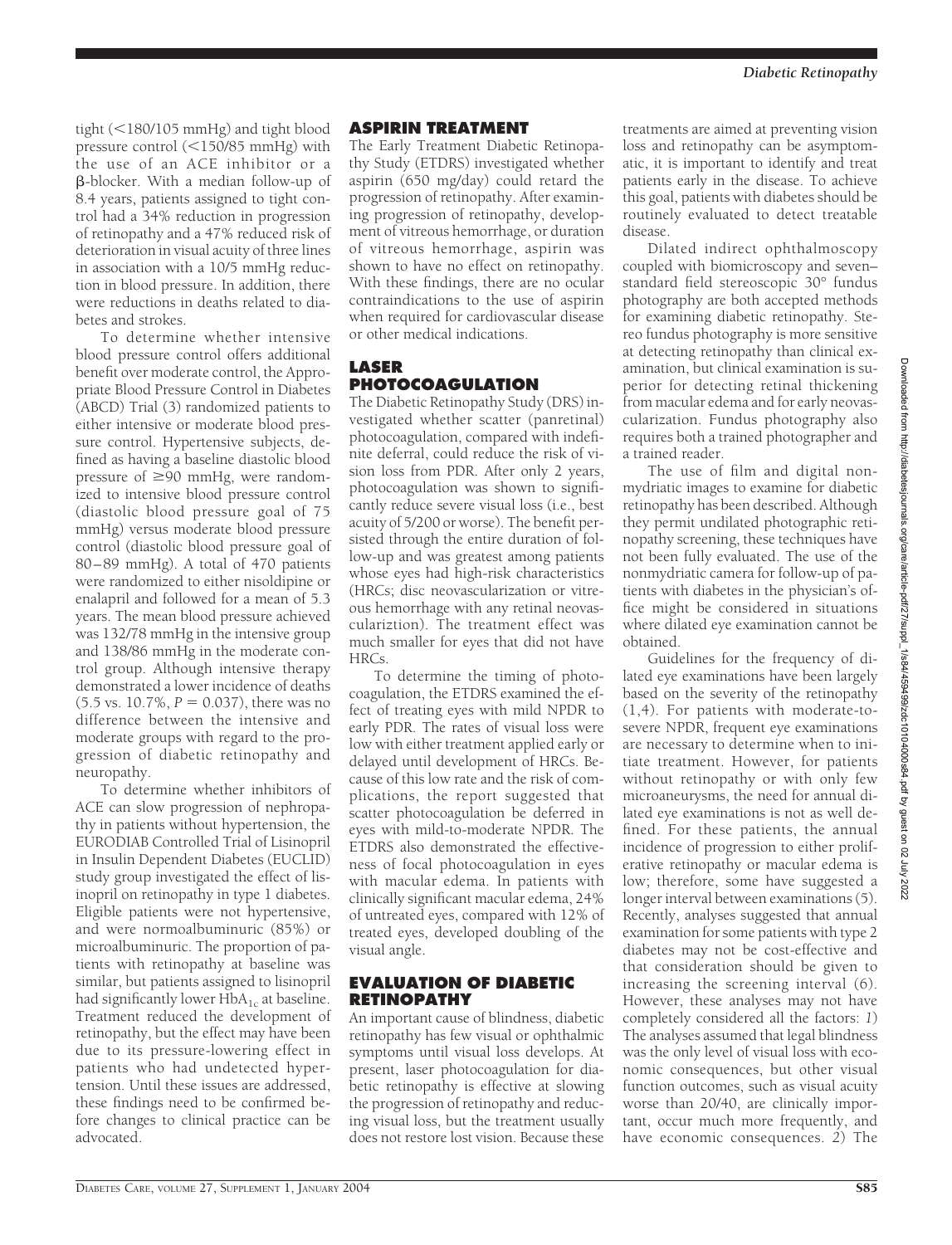|  | Table 1-Ophthalmologic examination schedule |  |  |
|--|---------------------------------------------|--|--|
|--|---------------------------------------------|--|--|

| Patient group                     | Recommended first examination                                                          | Minimum routine follow-up*                                      |
|-----------------------------------|----------------------------------------------------------------------------------------|-----------------------------------------------------------------|
| Type 1 diabetes                   | Within 3–5 years after diagnosis of diabetes<br>once patient is age 10 years or older† | Yearly                                                          |
| Type 2 diabetes                   | At time of diagnosis of diabetes                                                       | Yearly                                                          |
| Pregnancy in preexisting diabetes | Prior to conception and during first trimester                                         | Physician discretion pending results<br>of first trimester exam |

\*Abnormal findings necessitate more frequent follow-up. †Some evidence suggests that the prepubertal duration of diabetes may be important in the development of microvascular complications; therefore, clinical judgment should be used when applying these recommendations to individual patients.

analyses used NPDR progression figures from newly diagnosed patients with diabetes (7). Although rates of progression are stratified by  $HbA_{1c}$  levels, newly diagnosed patients are different from those with the same level of retinopathy and have a longer diabetes duration. While rates of progression correlate with  $HbA_{1c}$ levels, newly diagnosed patients with the same level of retinopathy progress differently than those with longer duration of disease. A person with a longer duration of diabetes is more likely to progress during the next year of observation (8). *3*) The rates of progression were derived from diabetic individuals of northern European extraction and are not applicable to other ethnic and racial groups who have higher rates of retinopathy progression, such as African- and Hispanic-Americans (9,10).

In determining the examination interval for an individual patient, the eye care provider should also consider the implications of less frequent eye examinations. Older people are at higher risk for cataract, glaucoma, age-related macular degeneration, and other potentially blinding disorders. Detection of these problems adds value to the examination but is rarely considered in analyses of screening interval. Patient education also occurs during examinations. Patients know the importance of controlling their blood glucose, blood pressure, and serum lipids, and this importance can be reinforced at a time when patients are particularly aware of the implications of vision loss. In addition, long intervals between follow-up visits may lead to difficulties in maintaining contact with patients. Patients may be unlikely to remember that they need an eye examination after several years have passed.

After considering these issues, and in the absence of empirical data showing otherwise, persons with diabetes should have an annual eye examination.

# **SUMMARY AND RECOMMENDATIONS**

Treatment modalities exist that can prevent or delay the onset of diabetic retinopathy, as well as prevent loss of vision, in a large proportion of patients with diabetes. The DCCT and the UKPDS established that glycemic and blood pressure control can prevent and delay the progression of diabetic retinopathy in patients with diabetes. Timely laser photocoagulation therapy can also prevent loss of vision in a large proportion of patients with severe NPDR and PDR and/or macular edema. Because a significant number of patients with vision-threatening disease may not have symptoms, ongoing evaluation for retinopathy is a valuable and required strategy.

The recommendations for initial and subsequent ophthalmologic evaluation of patients with diabetes are stated below and summarized in Table 1.

# **GUIDELINES**

- Patients with type 1 diabetes should have an initial dilated and comprehensive eye examination by an ophthalmologist or optometrist within 3–5 years after the onset of diabetes. In general, evaluation for diabetic eye disease is not necessary before 10 years of age. However, some evidence suggests that the prepubertal duration of diabetes may be important in the development of microvascular complications; therefore, clinical judgment should be used when applying these recommendations to individual patients. (B)
- Patients with type 2 diabetes should have an initial dilated and comprehensive eye examination by an ophthalmologist or optometrist shortly after diabetes diagnosis. (B)
- Subsequent examinations for both type 1 and type 2 diabetic patients should be

repeated annually by an ophthalmologist or optometrist who is knowledgeable and experienced in diagnosing the presence of diabetic retinopathy and is aware of its management. Less frequent exams (every 2–3 years) may be considered with the advice of an eye care professional in the setting of a normal eye exam. Examinations will be required more frequently if retinopathy is progressing. This follow-up interval is recommended recognizing that there are limited data addressing this issue. (B)

- When planning pregnancy, women with preexisting diabetes should have a comprehensive eye examination and should be counseled on the risk of development and/or progression of diabetic retinopathy. Women with diabetes who become pregnant should have a comprehensive eye examination in the first trimester and close follow-up throughout pregnancy (Table 1). This guideline does not apply to women who develop gestational diabetes, because such individuals are not at increased risk for diabetic retinopathy. (B)
- Patients with any level of macular edema, severe NPDR, or any PDR require the prompt care of an ophthalmologist who is knowledgeable and experienced in the management and treatment of diabetic retinopathy. Referral to an ophthalmologist should not be delayed until PDR has developed in patients who are known to have severe nonproliferative or more advanced retinopathy. Early referral to an ophthalmologist is particularly important for patients with type 2 diabetes and severe NPDR, since laser treatment at this stage is associated with a 50% reduction in the risk of severe visual loss and vitrectomy. (E)
- Patients who experience vision loss from diabetes should be encouraged to pursue visual rehabilitation with an